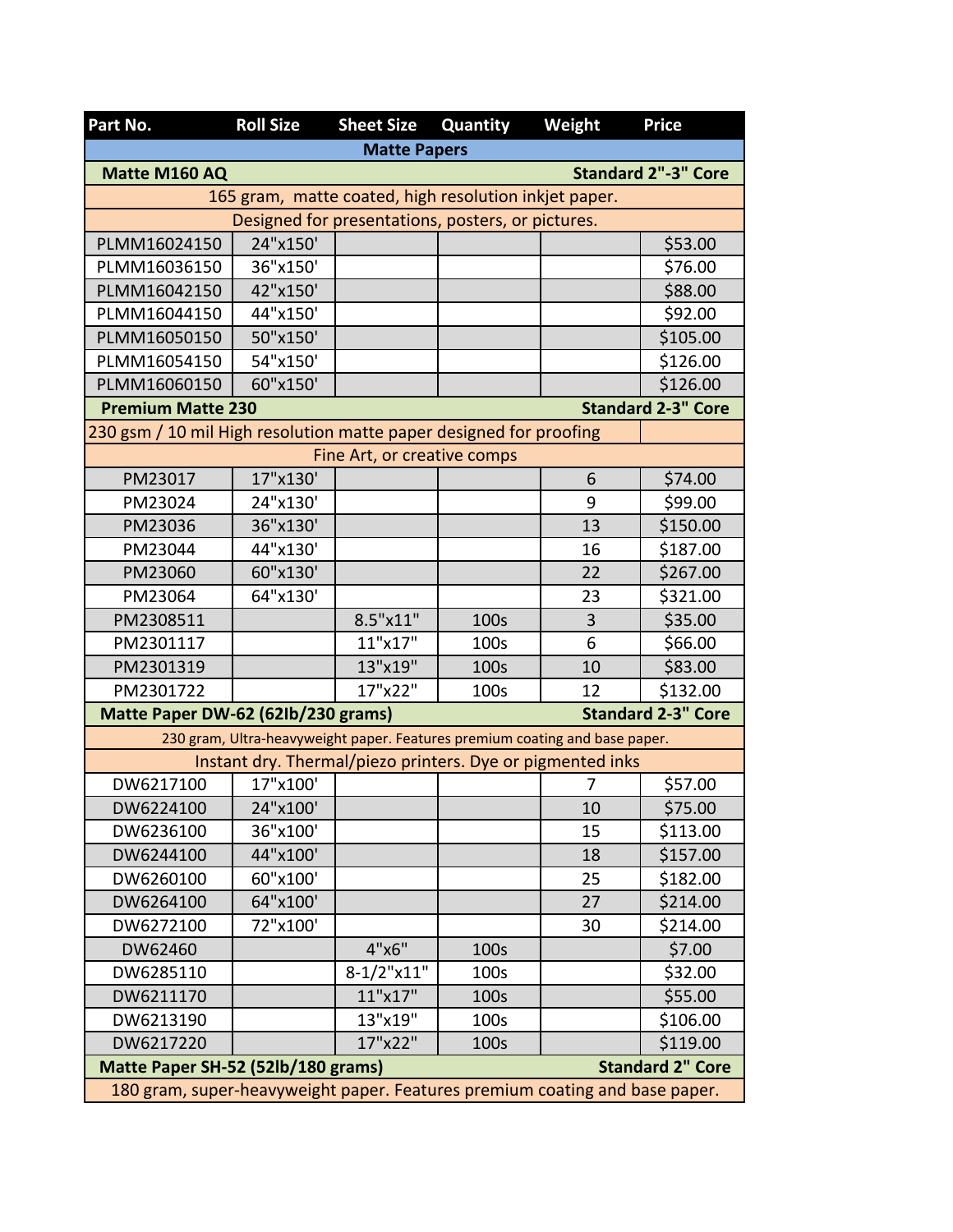|                                                                                           |                                                                                                                                       | Instant dry. Thermal/piezo printers. Dye or pigmented inks |      |    |                           |  |
|-------------------------------------------------------------------------------------------|---------------------------------------------------------------------------------------------------------------------------------------|------------------------------------------------------------|------|----|---------------------------|--|
| SH5217100                                                                                 | 17"x100'                                                                                                                              |                                                            |      | 6  | \$43.00                   |  |
| SH5224100                                                                                 | 24"x100'                                                                                                                              |                                                            |      | 9  | \$55.00                   |  |
| SH5236100                                                                                 | 36"x100'                                                                                                                              |                                                            |      | 13 | \$82.00                   |  |
| SH5242100                                                                                 | 42"x100'                                                                                                                              |                                                            |      | 15 | \$108.00                  |  |
| SH5244100                                                                                 | 44"x100'                                                                                                                              |                                                            |      | 16 | \$108.00                  |  |
| SH5250100                                                                                 | 50"x100'                                                                                                                              |                                                            |      | 18 | \$114.00                  |  |
| SH5254100                                                                                 | 54"x100'                                                                                                                              |                                                            |      | 19 | \$136.00                  |  |
| SH5260100                                                                                 | 60"x100'                                                                                                                              |                                                            |      | 22 | \$136.00                  |  |
| SH524600                                                                                  |                                                                                                                                       | 4"x6"                                                      | 100s |    | \$5.00                    |  |
| SH528511                                                                                  |                                                                                                                                       | $8-1/2$ "x11"                                              | 100s |    | \$23.00                   |  |
| SH521117                                                                                  |                                                                                                                                       | 11"x17"                                                    | 100s |    | \$45.00                   |  |
| SH521218                                                                                  |                                                                                                                                       | 12"x18"                                                    | 100s |    | \$43.00                   |  |
| SH521319                                                                                  |                                                                                                                                       | 13"x19"                                                    | 100s |    | \$71.00                   |  |
| SH521722                                                                                  |                                                                                                                                       | 17"x22"                                                    | 100s |    | \$91.00                   |  |
|                                                                                           |                                                                                                                                       | <b>Photo Papers</b>                                        |      |    |                           |  |
| Gloss/DP (10 mil 260 grams)                                                               |                                                                                                                                       |                                                            |      |    | <b>Standard 2-3" Core</b> |  |
|                                                                                           |                                                                                                                                       |                                                            |      |    |                           |  |
|                                                                                           | 10mil heavy-weight photograde Gloss. Features wide color-gamut, instant dry -<br>ideal for both posters and photographic enlargements |                                                            |      |    |                           |  |
| <b>PGDP131</b>                                                                            | 13"x100'                                                                                                                              |                                                            |      | 7  | \$83.00                   |  |
| <b>PGDP171</b>                                                                            | 17"x100'                                                                                                                              |                                                            |      | 9  | \$105.00                  |  |
| <b>PGDP241</b>                                                                            | 24"x100'                                                                                                                              |                                                            |      | 13 | \$141.00                  |  |
| <b>PGDP361</b>                                                                            | 36"x100'                                                                                                                              |                                                            |      | 19 | \$203.00                  |  |
| <b>PGDP421</b>                                                                            | 42"x100'                                                                                                                              |                                                            |      | 22 | \$245.00                  |  |
| <b>PGDP441</b>                                                                            | 44"x100'                                                                                                                              |                                                            |      | 23 | \$245.00                  |  |
| <b>PGDP501</b>                                                                            | 50"x100'                                                                                                                              |                                                            |      | 27 | \$282.00                  |  |
| <b>PGDP601</b>                                                                            | 60"x100'                                                                                                                              |                                                            |      | 32 | \$316.00                  |  |
| <b>PGDP8511</b>                                                                           |                                                                                                                                       | $8-1/2$ "x11"                                              | 100s |    | \$68.00                   |  |
| PGDP1117                                                                                  |                                                                                                                                       | 11"x17"                                                    | 100s | 8  | \$136.00                  |  |
| PGDP1319                                                                                  |                                                                                                                                       | 13"x19"                                                    | 100s | 11 | \$176.00                  |  |
| <b>PGDP1722</b>                                                                           |                                                                                                                                       | 17"x22"                                                    | 100s |    | \$266.00                  |  |
| <b>PGDP2430</b>                                                                           |                                                                                                                                       | 24"x30"                                                    | 100s |    | \$538.00                  |  |
| Premium Luster / 260 (10 mil 260 grams)                                                   |                                                                                                                                       |                                                            |      |    | <b>Standard 3" Core</b>   |  |
| 10mil 260gsm, premium neutral white photograde paper. Luster (E) surface                  |                                                                                                                                       |                                                            |      |    |                           |  |
| eliminates glare and is choice of professional photographers. Dye and pigment compatible. |                                                                                                                                       |                                                            |      |    |                           |  |
| PPLP17100                                                                                 | 17"x100'                                                                                                                              |                                                            |      | 9  | \$96.00                   |  |
| PPLP24100                                                                                 | 24"x100'                                                                                                                              |                                                            |      | 14 | \$127.00                  |  |
| PPLP36100                                                                                 | 36"x100'                                                                                                                              |                                                            |      | 19 | \$183.00                  |  |
| PPLP42100                                                                                 | 42"x100'                                                                                                                              |                                                            |      | 22 | \$221.00                  |  |
| PPLP44100                                                                                 | 44"x100'                                                                                                                              |                                                            |      | 23 | \$245.00                  |  |
| PPLP50100                                                                                 | 50"x100'                                                                                                                              |                                                            |      | 27 | \$254.00                  |  |
| PPLP54100                                                                                 | 54"x100'                                                                                                                              |                                                            |      | 29 | \$284.00                  |  |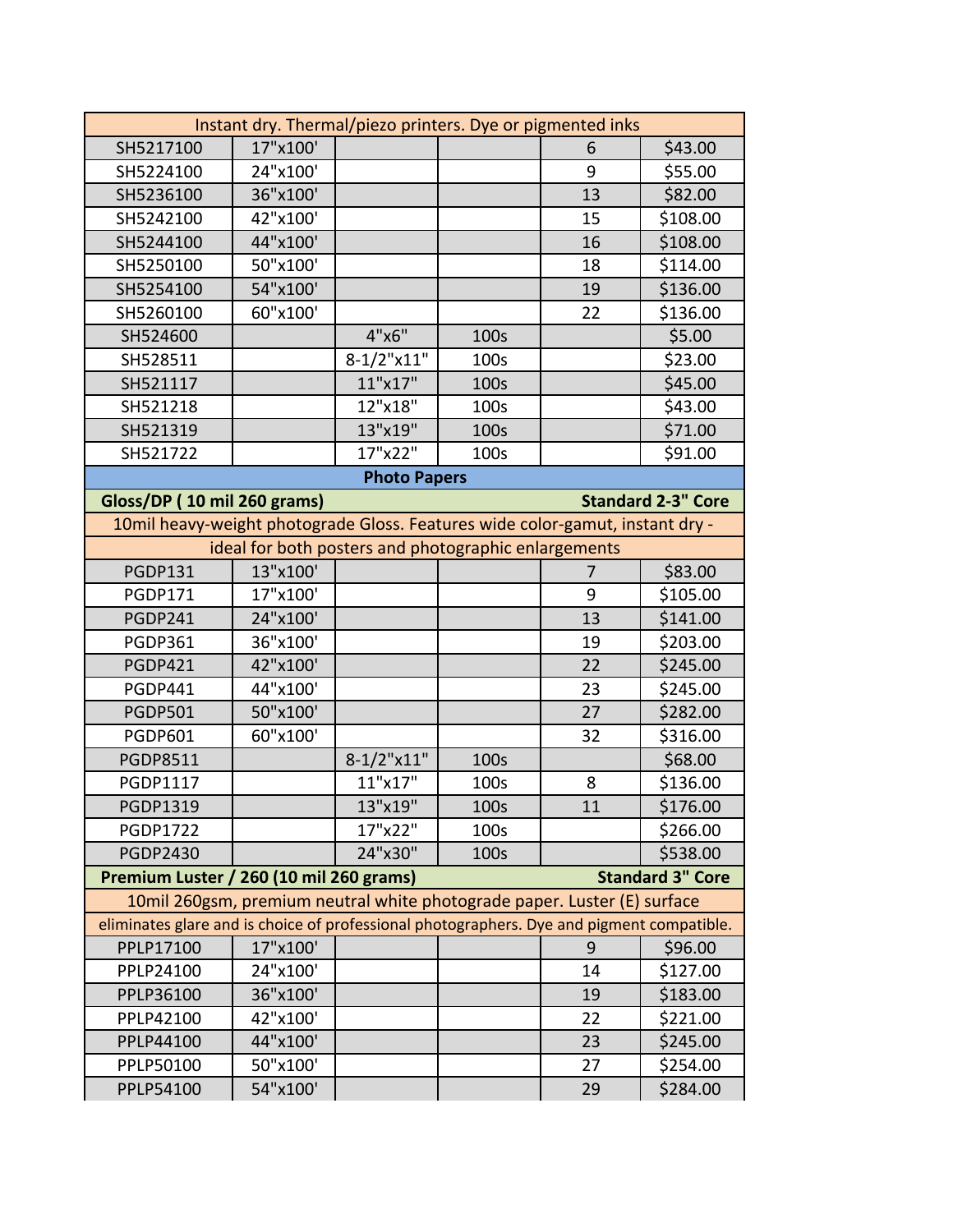| PPLP60100                                                                       | 60"x100' |                                                               |      | 32             | \$284.00 |  |  |  |
|---------------------------------------------------------------------------------|----------|---------------------------------------------------------------|------|----------------|----------|--|--|--|
| PPLP85110                                                                       |          | $8-1/2$ "x11"                                                 | 100s | 3              | \$47.00  |  |  |  |
| PPLP8511250                                                                     |          | $8 - 1/2$ "x11"                                               | 250s | 9              | \$111.00 |  |  |  |
| PPLP11170                                                                       |          | 11"x17"                                                       | 100s | 6              | \$111.00 |  |  |  |
| PPLP13190                                                                       |          | 13"x19"                                                       | 100s | 10             | \$94.00  |  |  |  |
| PPLP17220                                                                       |          | 17"x22"                                                       | 100s | 13             | \$187.00 |  |  |  |
| <b>Premium Luster QP 265</b><br><b>Standard 3" Core</b>                         |          |                                                               |      |                |          |  |  |  |
|                                                                                 |          | 10mil 260gsm, bright white version of the Premium Luster 260  |      |                |          |  |  |  |
| PLQP26517100                                                                    | 17"x100' |                                                               |      | 9              | \$99.00  |  |  |  |
| PLQP26524100                                                                    | 24"x100' |                                                               |      | 14             | \$132.00 |  |  |  |
| PLQP26536100                                                                    | 36"x100' |                                                               |      | 19             | \$192.00 |  |  |  |
| PLQP26544100                                                                    | 44"x100' |                                                               |      | 23             | \$244.00 |  |  |  |
| PLQP26560100                                                                    | 60"x100' |                                                               |      | 32             | \$300.00 |  |  |  |
| PLQP26546-1                                                                     |          | 4"x6"                                                         | 100s | $\overline{2}$ | \$12.00  |  |  |  |
| PLQP26546-5                                                                     |          | 4"x6"                                                         | 500s | 10             | \$58.00  |  |  |  |
| PLQP2658511-1                                                                   |          | $8-1/2$ "x11"                                                 | 100s | 3              | \$47.00  |  |  |  |
| PLQP2658511-250                                                                 |          | $8-1/2$ "x11"                                                 | 250s | 9              | \$115.00 |  |  |  |
| PLQP2658511-5                                                                   |          | $8-1/2$ "x11"                                                 | 500s | 15             | \$224.00 |  |  |  |
| PLQP2651117                                                                     |          | 11"x17"                                                       | 100s | 6              | \$94.00  |  |  |  |
| PLQP2651319                                                                     |          | 13"x19"                                                       | 100s | 10             | \$124.00 |  |  |  |
| PLQP2651722                                                                     |          | 17"x22"                                                       | 100s | 13             | \$187.00 |  |  |  |
|                                                                                 |          | <b>Standard 3" Core</b>                                       |      |                |          |  |  |  |
| <b>Premium Pearl 300</b>                                                        |          |                                                               |      |                |          |  |  |  |
| 11.5mil, 300gsm, Bright White, Heavyweight luster (E) surface photograde paper. |          |                                                               |      |                |          |  |  |  |
|                                                                                 |          | Has the look and feel of traditional professional photograph. |      |                |          |  |  |  |
| PP30017100                                                                      | 17"x100' |                                                               |      | 9              | \$100.00 |  |  |  |
| PP30024100                                                                      | 24"x100' |                                                               |      | 14             | \$141.00 |  |  |  |
| PP30036100                                                                      | 36"x100' |                                                               |      | 19             | \$225.00 |  |  |  |
| PP30044100                                                                      | 44"x100' |                                                               |      | 23             | \$257.00 |  |  |  |
| PP30060100                                                                      | 60"x100' |                                                               |      | 32             | \$351.00 |  |  |  |
| PP30046-1                                                                       |          | 4"x6"                                                         | 100s | $\overline{2}$ | \$12.00  |  |  |  |
| PP30046-5                                                                       |          | 4"x6"                                                         | 500s | 10             | \$56.00  |  |  |  |
| PP3008511-50                                                                    |          | $8-1/2$ "x11"                                                 | 50s  | $\overline{2}$ | \$27.00  |  |  |  |
| PP3008511-1                                                                     |          | $8-1/2$ "x11"                                                 | 100s | 3              | \$52.00  |  |  |  |
| PP3008511-250                                                                   |          | $8-1/2$ "x11"                                                 | 250s | 9              | \$126.00 |  |  |  |
| PP3008511-5                                                                     |          | $8-1/2$ "x11"                                                 | 500s | 15             | \$252.00 |  |  |  |
| PP3001117-50                                                                    |          | 11"x17"                                                       | 50s  | 3              | \$52.00  |  |  |  |
| PP3001117-1                                                                     |          | 11"x17"                                                       | 100s | 6              | \$103.00 |  |  |  |
| PP3001319-50                                                                    |          | 13"x19"                                                       | 50s  | 3              | \$59.00  |  |  |  |
| PP3001319-1                                                                     |          | 13"x19"                                                       | 100s | 6              | \$123.00 |  |  |  |
| PP3001722-50                                                                    |          | 17"x22"                                                       | 50s  | 6.5            | \$103.00 |  |  |  |
| PP3001722-1                                                                     |          | 17"x22"                                                       | 100s | 13             | \$206.00 |  |  |  |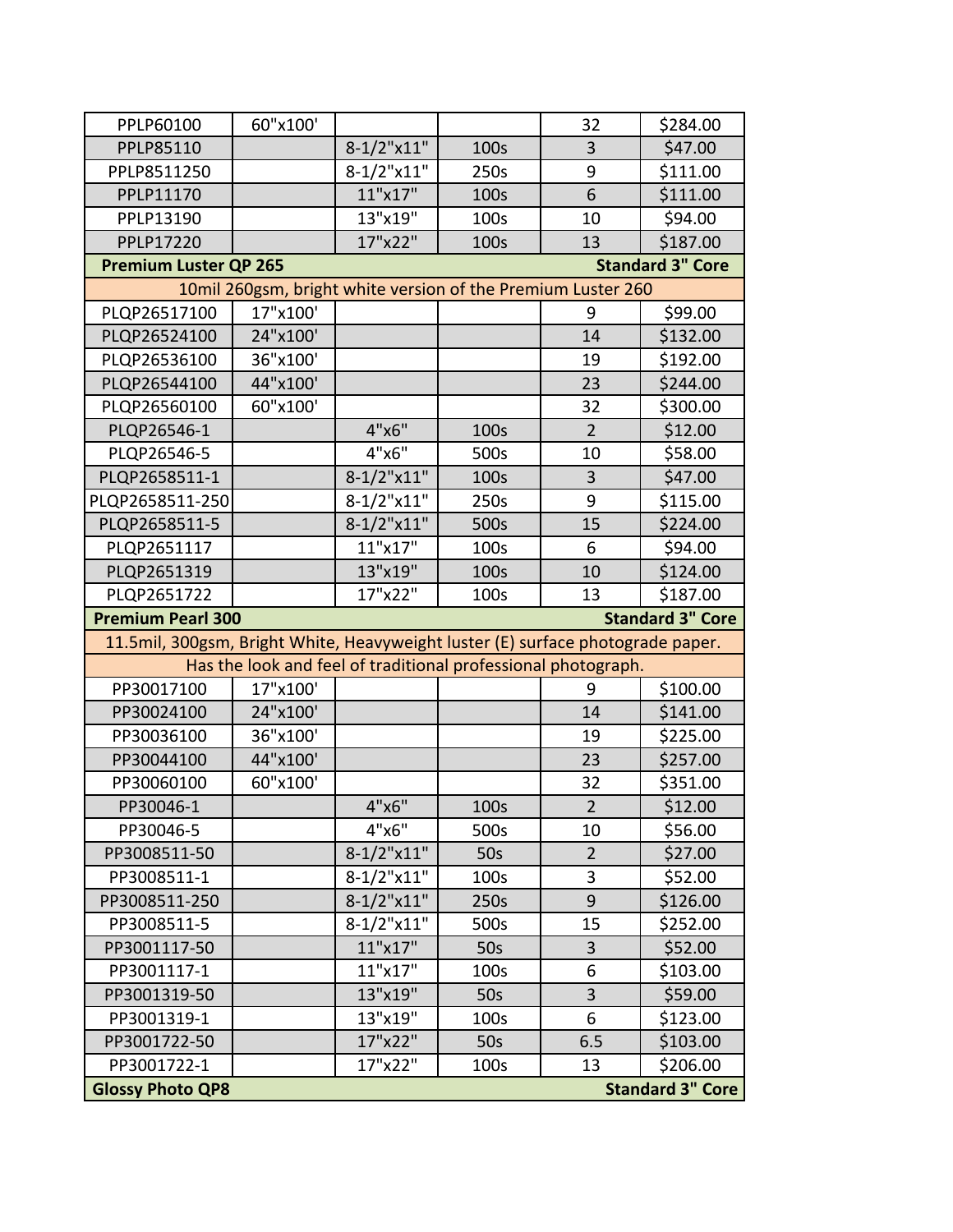| 8 mil gloss. Instant dry, Bright White paper for Photos and Posters. |                                                                      |                         |      |                |                         |  |
|----------------------------------------------------------------------|----------------------------------------------------------------------|-------------------------|------|----------------|-------------------------|--|
| GPQP17150                                                            | 17"x150'                                                             |                         |      |                | \$104.00                |  |
| GPQP24150                                                            | 24"x150'                                                             |                         |      |                | \$138.00                |  |
| GPQP36150                                                            | 36"x150'                                                             |                         |      |                | \$208.00                |  |
| GPQP42150                                                            | 42"x150'                                                             |                         |      |                | \$254.00                |  |
| GPQP44150                                                            | 44"x150'                                                             |                         |      |                | \$288.00                |  |
| GPQP50150                                                            | 50"x150'                                                             |                         |      |                | \$288.00                |  |
| GPQP60150                                                            | 60"x150'                                                             |                         |      |                | \$346.00                |  |
| <b>Satin Photo QP8</b>                                               |                                                                      |                         |      |                | <b>Standard 3" Core</b> |  |
|                                                                      | 8 mil satin. Instant dry. Bright White paper for Photos and Posters. |                         |      |                |                         |  |
| SPQP17150                                                            | 17"x150'                                                             |                         |      |                | \$104.00                |  |
| SPQP24150                                                            | 24"x150'                                                             |                         |      |                | \$138.00                |  |
| SPQP36150                                                            | 36"x150'                                                             |                         |      |                | \$208.00                |  |
| SPQP42150                                                            | 42"x150'                                                             |                         |      |                | \$254.00                |  |
| SPQP44150                                                            | 44"x150'                                                             |                         |      |                | \$288.00                |  |
| SPQP50150                                                            | 50"x150'                                                             |                         |      |                | \$288.00                |  |
| SPQP60150                                                            | 60"x150'                                                             |                         |      |                | \$346.00                |  |
| <b>SMDP7</b>                                                         |                                                                      |                         |      |                | <b>Standard 3" Core</b> |  |
|                                                                      | 7mil neutral white photograde paper for posters and photos.          |                         |      |                |                         |  |
| SMDP713150                                                           | 13"x150'                                                             |                         |      |                | \$113.00                |  |
| SMDP717150                                                           | 17"x150'                                                             |                         |      |                | \$142.00                |  |
| SMDP724150                                                           | 24"x150'                                                             |                         |      |                | \$190.00                |  |
| SMDP736150                                                           | 36"x150'                                                             |                         |      |                | \$274.00                |  |
| SMDP742150                                                           | 42"x150'                                                             |                         |      |                | \$330.00                |  |
| SMDP744150                                                           | 44"x150'                                                             |                         |      |                | \$330.00                |  |
| SMDP750150                                                           | 50"x150'                                                             |                         |      |                | \$381.00                |  |
| SMDP754150                                                           | 54"x150'                                                             |                         |      |                | \$426.00                |  |
| SMDP760150                                                           | 60"x150'                                                             |                         |      |                | \$426.00                |  |
| SMDP78511                                                            |                                                                      | $8 - 1/2$ "x11"         | 100s |                | \$65.00                 |  |
| SMDP1319                                                             |                                                                      | 13"x19"                 | 100s |                | \$158.00                |  |
| SMDP1722                                                             |                                                                      | 17"x22"                 | 100s |                | \$238.00                |  |
| <b>Photo Chrome Pearl</b>                                            |                                                                      | <b>Standard 3" Core</b> |      |                | <b>Metalic</b>          |  |
|                                                                      | 10.5 mil. High Gloss, Pearlescent Surface. Instant Dry               |                         |      |                |                         |  |
| PCP17100                                                             | 17"x100'                                                             |                         |      | 9              | \$238.00                |  |
| PCP24100                                                             | 24"x100'                                                             |                         |      | 12             | \$329.00                |  |
| PCP44100                                                             | 44"x100'                                                             |                         |      | 23             | \$566.00                |  |
| PCP60100                                                             | 60"x100'                                                             |                         |      | 30             | \$770.00                |  |
| PCPS1710                                                             | 17"x10' Test                                                         |                         |      | $\overline{2}$ | \$24.00                 |  |
| <b>PCPS2410</b>                                                      | 24"x10' Test                                                         |                         |      | 3              | \$34.00                 |  |
| PCP8511                                                              |                                                                      | $8-1/2$ "x11"           | 50s  | $\overline{2}$ | \$53.00                 |  |
| PCP1117                                                              |                                                                      | 11"x17"                 | 50s  | 4              | \$106.00                |  |
| PCP1319                                                              |                                                                      | 13"x19"                 | 50s  | 6              | \$163.00                |  |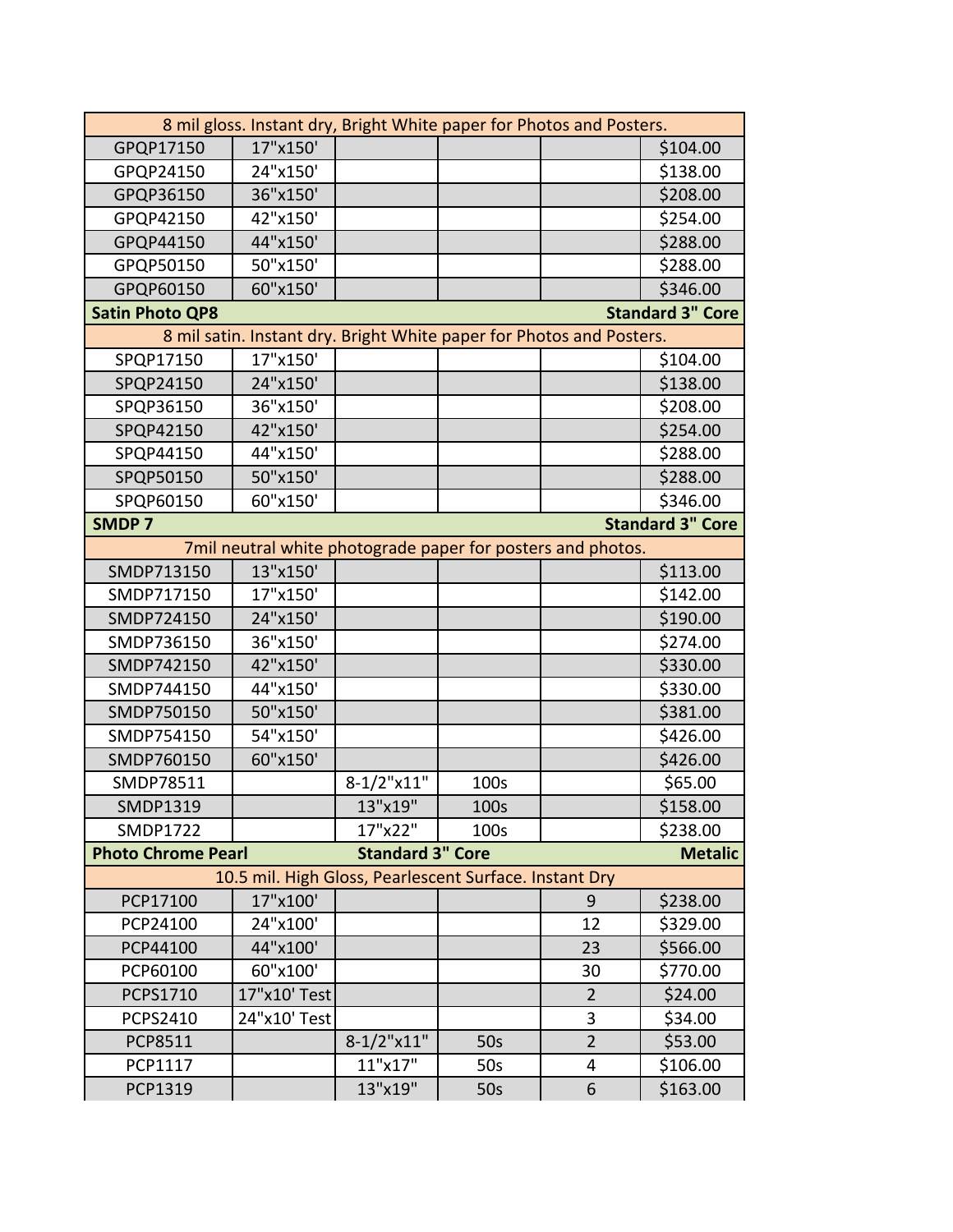| <b>PCP1722</b>                                                                        |                                                            | 17"x22"       | 50s                     | $\mathbf{1}$   | \$211.00                |  |
|---------------------------------------------------------------------------------------|------------------------------------------------------------|---------------|-------------------------|----------------|-------------------------|--|
| <b>PCP8511s</b>                                                                       |                                                            | $8-1/2$ "x11" | 5's Test                | 9              | \$5.00                  |  |
| <b>Photo Chrome Luster</b>                                                            |                                                            |               | <b>Standard 3" Core</b> |                | <b>Metalic</b>          |  |
|                                                                                       | 10.5 mil. Luster, Pearlescent Surface. Instant Dry         |               |                         |                |                         |  |
| PCL17100                                                                              | 17"x100'                                                   |               |                         | 9              | \$238.00                |  |
| PCL24100                                                                              | 24"x100'                                                   |               |                         | 12             | \$329.00                |  |
| PCL44100                                                                              | 44"x100'                                                   |               |                         | 23             | \$566.00                |  |
| <b>PCL2410</b>                                                                        | 24"x10' Test                                               |               |                         | 3              | \$34.00                 |  |
| <b>PCL8511</b>                                                                        |                                                            | $8-1/2$ "x11" | 50s                     | $\overline{2}$ | \$53.00                 |  |
| PCL1117                                                                               |                                                            | 11"x17"       | 50s                     | $\overline{4}$ | \$106.00                |  |
| PCL1319                                                                               |                                                            | 13"x19"       | 50s                     | 6              | \$163.00                |  |
| <b>PCL1722</b>                                                                        |                                                            | 17"x22"       | 50s                     | 9              | \$211.00                |  |
| <b>Baryta Silk 310</b>                                                                |                                                            |               |                         |                | <b>Standard 3" Core</b> |  |
| 12.5mil, 310gsm. Acid free. Photo fibre base with look and feel of traditional baryta |                                                            |               |                         |                |                         |  |
|                                                                                       | photo paper. High quality, dramatic B&W and color images.  |               |                         |                |                         |  |
| <b>BS1750R</b>                                                                        | 17"x50'                                                    |               |                         |                | \$99.00                 |  |
| <b>BS2450R</b>                                                                        | 24"x50'                                                    |               |                         |                | \$140.00                |  |
| <b>BS3650R</b>                                                                        | 36"x50'                                                    |               |                         |                | \$209.00                |  |
| <b>BS4450R</b>                                                                        | 44"x50'                                                    |               |                         |                | \$256.00                |  |
| <b>BS5050R</b>                                                                        | 50"x50'                                                    |               |                         |                | \$291.00                |  |
| BS851110                                                                              |                                                            | $8-1/2$ "x11" | 10 <sub>s</sub>         |                | \$15.00                 |  |
| BS851150                                                                              |                                                            | $8-1/2$ "x11" | 50s                     |                | \$58.00                 |  |
| BS111725                                                                              |                                                            | 11"x17"       | 25s                     |                | \$59.00                 |  |
| BS111750                                                                              |                                                            | 11"x17"       | 50s                     |                | \$115.00                |  |
| BS131910                                                                              |                                                            | 13"x19"       | 10 <sub>s</sub>         |                | \$32.00                 |  |
| BS131925                                                                              |                                                            | 13"x19"       | 25s                     |                | \$73.00                 |  |
| BS131950                                                                              |                                                            | 13"x19"       | 50s                     |                | \$144.00                |  |
| BS172225                                                                              |                                                            | 17"x22"       | 25s                     |                | \$112.00                |  |
|                                                                                       |                                                            | <b>Films</b>  |                         |                |                         |  |
| <b>Micro Backlight</b>                                                                |                                                            |               |                         |                | <b>Standard 3" Core</b> |  |
|                                                                                       | 9.5 mil Front print Backlight Film with a Matte Surface.   |               |                         |                |                         |  |
|                                                                                       | Instant Dry Water and Fade Resistant. Microporous Coating. |               |                         |                |                         |  |
| MBL171                                                                                | 17"x100'                                                   |               |                         | 10             | \$127.00                |  |
| <b>MBL241</b>                                                                         | 24"x100'                                                   |               |                         | 14             | \$162.00                |  |
| <b>MBL361</b>                                                                         | 36"x100'                                                   |               |                         | 20             | \$243.00                |  |
| <b>MBL421</b>                                                                         | 42"x100'                                                   |               |                         | 25             | \$284.00                |  |
| <b>MBL501</b>                                                                         | 50"x100'                                                   |               |                         | 27             | \$405.00                |  |
| <b>MBL541</b>                                                                         | 54"x100'                                                   |               |                         | 30             | \$405.00                |  |
| <b>MBL601</b>                                                                         | 60"x100'                                                   |               |                         | 34             | \$405.00                |  |
|                                                                                       | <b>Gloss Backlight AQ</b><br><b>Standard 3" Core</b>       |               |                         |                |                         |  |
|                                                                                       | 9 mil, Front print backlight film with a gloss surface.    |               |                         |                |                         |  |
| Dye and pigmented ink. Microporous Coating.                                           |                                                            |               |                         |                |                         |  |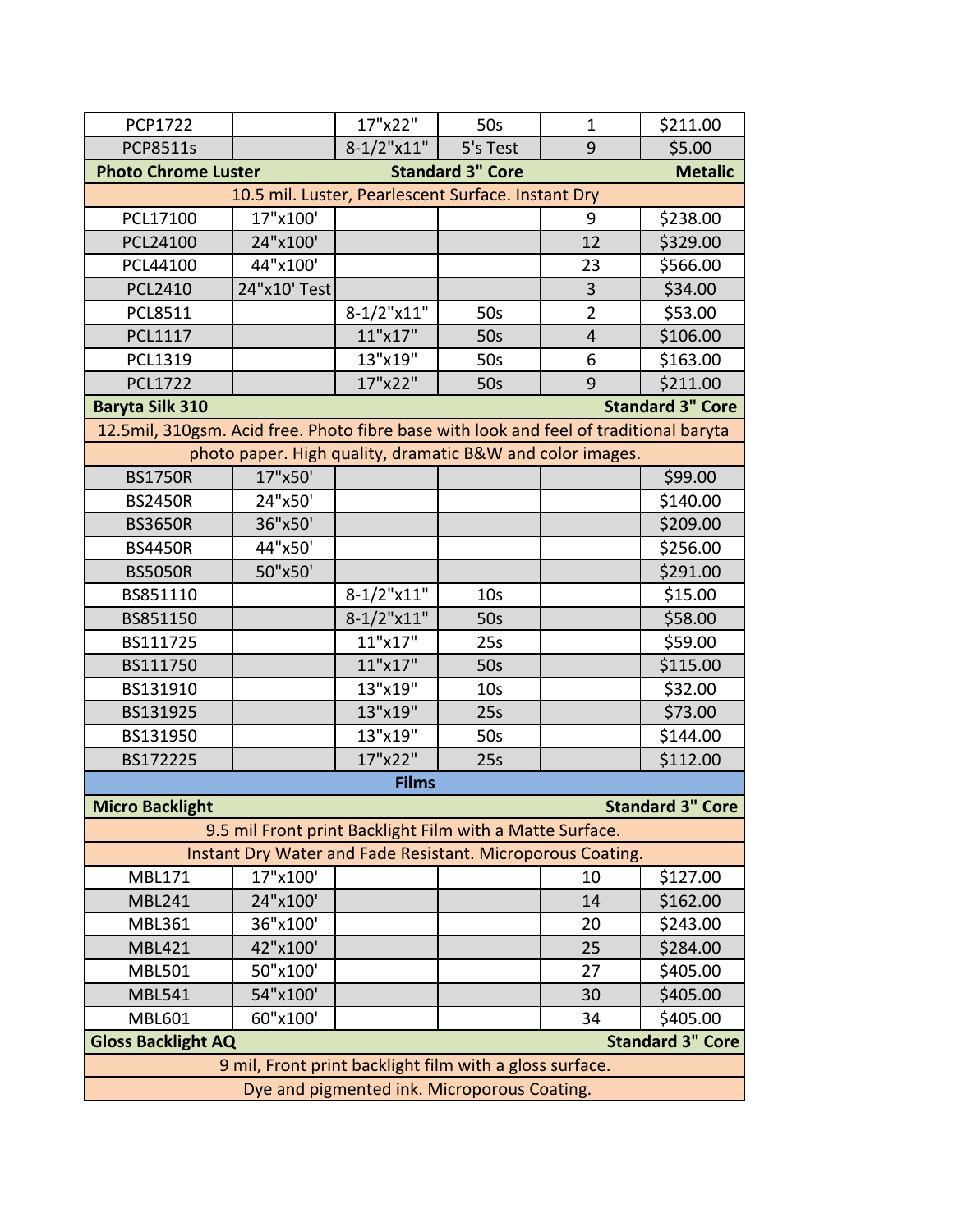| MBGL24100                                                                                  | 24"x100'                                                        |                                     |                                            | 13             | \$178.00                |  |
|--------------------------------------------------------------------------------------------|-----------------------------------------------------------------|-------------------------------------|--------------------------------------------|----------------|-------------------------|--|
| MBGL44100                                                                                  | 44"x100'                                                        |                                     |                                            | 24             | \$328.00                |  |
| MBGL60100                                                                                  | 60"x100'                                                        |                                     |                                            | 33             | \$445.00                |  |
| <b>MBGL2410</b>                                                                            | 24"x10' Test                                                    |                                     |                                            | $\overline{2}$ | \$20.00                 |  |
| <b>Ultra Event Film</b>                                                                    |                                                                 |                                     |                                            |                | <b>Standard 2" Core</b> |  |
| 6.5 mil / 220 gsm. White PET roll up banner with a silver backer and a low glare           |                                                                 |                                     |                                            |                |                         |  |
|                                                                                            |                                                                 |                                     | satin finish. Water and Scratch Resistant. |                |                         |  |
| UEF36100                                                                                   | 36"x100'                                                        |                                     |                                            |                | \$392.00                |  |
| <b>UEF3610</b>                                                                             | 36"x10' Test                                                    |                                     |                                            |                | \$40.00                 |  |
| <b>Event Film</b>                                                                          |                                                                 |                                     |                                            |                | <b>Standard 2" Core</b> |  |
| 8 mil / 155 gsm. White PP display film with a white backer and a low glare satin finish.   |                                                                 |                                     |                                            |                |                         |  |
|                                                                                            |                                                                 | Water and Scratch Resistant.        |                                            |                |                         |  |
| EF36100                                                                                    | 36"x100"                                                        |                                     |                                            |                | \$194.00                |  |
| EF3610                                                                                     | 36"x10' Test                                                    |                                     |                                            |                | \$30.00                 |  |
|                                                                                            |                                                                 | <b>Banner, Poster &amp; Signage</b> |                                            |                |                         |  |
| <b>DuPont Tyvek AQ</b>                                                                     |                                                                 |                                     |                                            |                | <b>Standard 3" Core</b> |  |
| 11 mil, 100% recyclable DuPont Tyvek AQ features a special durable water resistant         |                                                                 |                                     |                                            |                |                         |  |
|                                                                                            |                                                                 |                                     | coating for aqueous and latex printers.    |                |                         |  |
| DTK24100                                                                                   | 24"x100'                                                        |                                     |                                            |                | \$226.00                |  |
| DTK36100                                                                                   | 36"x100'                                                        |                                     |                                            |                | \$327.00                |  |
| DTK42100                                                                                   | 42"x100'                                                        |                                     |                                            |                | \$380.00                |  |
| DTK50100                                                                                   | 50"x100'                                                        |                                     |                                            |                | \$450.00                |  |
| <b>DTK2410T</b>                                                                            | 24"x10' Test                                                    |                                     |                                            |                | \$24.00                 |  |
| Proof Banner / WP (15 mil scrim)                                                           |                                                                 |                                     |                                            |                | <b>Standard 2" Core</b> |  |
| 15 mil scrim vinyl/blocker. Quality flexible vinyl is ideal for indoor or outdoor signage. |                                                                 |                                     |                                            |                |                         |  |
|                                                                                            | Water resistant. Thermal/piezo printers. Dye or pigmented inks. |                                     |                                            |                |                         |  |
| PBW1640                                                                                    | 16"x40'                                                         |                                     |                                            | 7              | \$84.00                 |  |
| <b>PBW2440</b>                                                                             | 24"x40'                                                         |                                     |                                            | 10             | \$144.00                |  |
| PBW3640                                                                                    | 36"x40'                                                         |                                     |                                            | 15             | \$217.00                |  |
| PBW4240                                                                                    | 42"x40'                                                         |                                     |                                            | 18             | \$253.00                |  |
| PBW4440                                                                                    | 44"x40'                                                         |                                     |                                            | 19             | \$298.00                |  |
| <b>PBW5040</b>                                                                             | 50"x40'                                                         |                                     |                                            | 21             | \$298.00                |  |
| <b>PBW5440</b>                                                                             | 54"x40'                                                         |                                     |                                            | 23             | \$361.00                |  |
| PBW6040                                                                                    | 60"x40'                                                         |                                     |                                            | 25             | \$361.00                |  |
| <b>Event Banner / WP (15 mil)</b><br><b>Standard 2" Core</b>                               |                                                                 |                                     |                                            |                |                         |  |
| 15 mil flexible vinyl. Water resistant                                                     |                                                                 |                                     |                                            |                |                         |  |
| EB1650                                                                                     | 16"x50'                                                         |                                     |                                            | 7              | \$88.00                 |  |
| EB2450                                                                                     | 24"x50'                                                         |                                     |                                            | 11             | \$141.00                |  |
| EB3650                                                                                     | 36"x50'                                                         |                                     |                                            | 17             | \$200.00                |  |
| EB4250                                                                                     | 42"x50'                                                         |                                     |                                            | 19             | \$232.00                |  |
| EB4450                                                                                     | 44"x50'                                                         |                                     |                                            | 20             | \$277.00                |  |
| EB5050                                                                                     | 50"x50'                                                         |                                     |                                            | 23             | \$277.00                |  |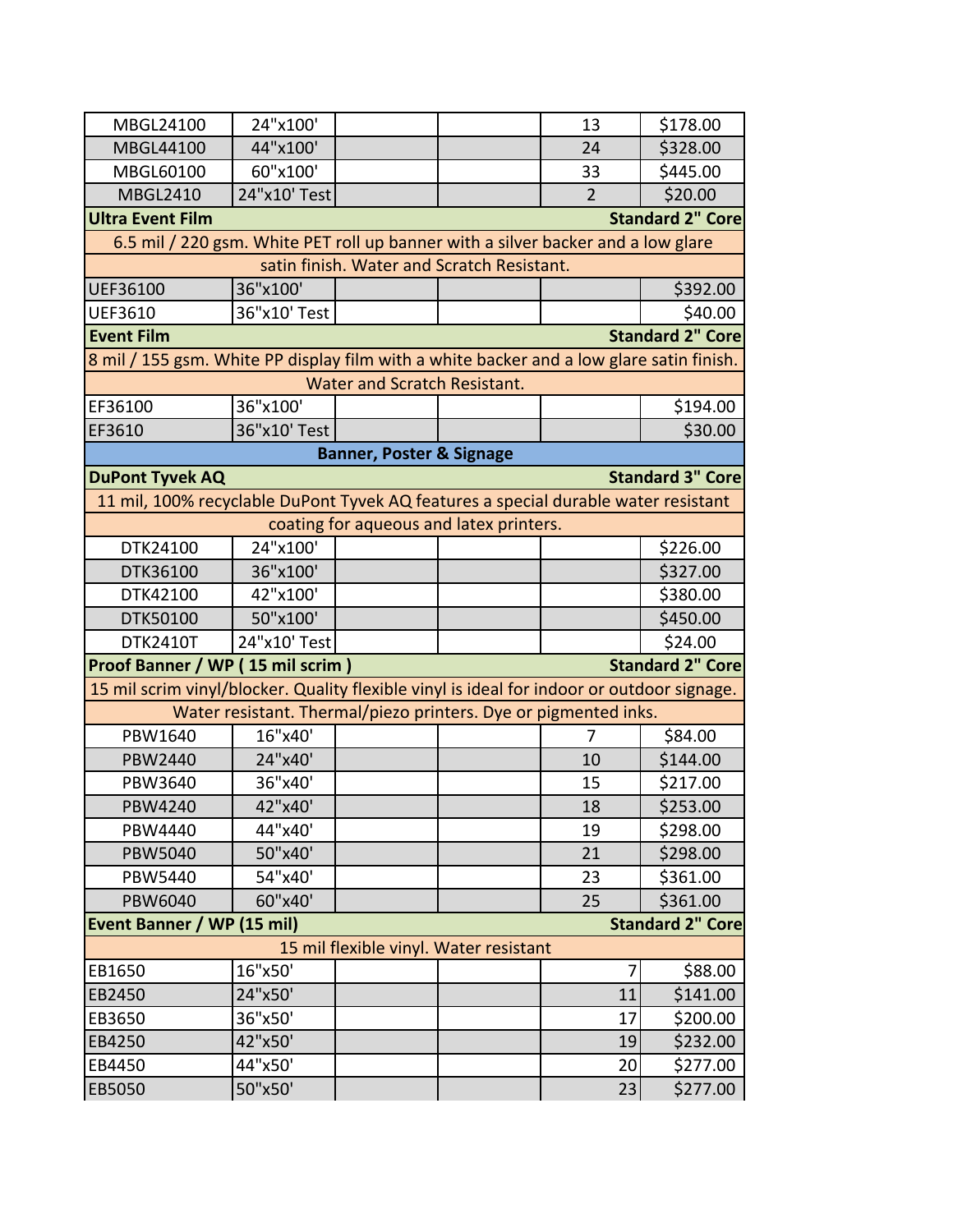| <b>EB5450</b>                                                                             | 54"x50'                                                                   |                                |                                       | 25 | \$334.00                |
|-------------------------------------------------------------------------------------------|---------------------------------------------------------------------------|--------------------------------|---------------------------------------|----|-------------------------|
| EB6050                                                                                    | 60"x50'                                                                   |                                |                                       | 28 | \$334.00                |
| Poly Pro / WP (9 mil Polypropylene)                                                       |                                                                           |                                |                                       |    | <b>Standard 2" Core</b> |
|                                                                                           | 9 mil polypropylene film with water resistant coating.                    |                                |                                       |    |                         |
|                                                                                           |                                                                           |                                | Works on all printers. Pigmented inks |    |                         |
| PPB17100                                                                                  | 17"x100'                                                                  |                                |                                       | 5  | \$58.00                 |
| PPB24100                                                                                  | 24"x100'                                                                  |                                |                                       | 7  | \$76.00                 |
| PPB36100                                                                                  | 36"x100'                                                                  |                                |                                       | 11 | \$110.00                |
| PPB36200                                                                                  | 36"x200'                                                                  |                                |                                       | 22 | \$216.00                |
| PPB42100                                                                                  | 42"x100'                                                                  |                                |                                       | 13 | \$128.00                |
| PPB50100                                                                                  | 50"x100'                                                                  |                                |                                       | 16 | \$153.00                |
| PPB60100                                                                                  | 60"x100'                                                                  |                                |                                       | 20 | \$180.00                |
| <b>Micro Poly Gloss</b>                                                                   |                                                                           |                                |                                       |    | <b>Standard 2" Core</b> |
|                                                                                           | 5 mil High Gloss Coated Polypropylene Instant Dry, Water Resistant        |                                |                                       |    |                         |
| MP36100                                                                                   | 36"x100'                                                                  |                                |                                       | 13 | \$189.00                |
| MP44100                                                                                   | 44"x100'                                                                  |                                |                                       | 16 | \$277.00                |
| MP50100                                                                                   | 50"x100'                                                                  |                                |                                       | 18 | \$277.00                |
| MP60100                                                                                   | 60"x100'                                                                  |                                |                                       | 22 | \$333.00                |
| Micro Fab Light (9 mil)                                                                   |                                                                           |                                |                                       |    | <b>Standard 2" Core</b> |
| 9 mil, 185 gsm, Polyester Fabric with a Matte Finish. Water resistant coating.            |                                                                           |                                |                                       |    |                         |
| MFL36150                                                                                  | 36"x150'                                                                  |                                |                                       | 16 | \$240.00                |
| MFL42150                                                                                  | 42"x150'                                                                  |                                |                                       | 19 | \$280.00                |
| MFL60150                                                                                  | 60"x150'                                                                  |                                |                                       | 27 | \$400.00                |
| Micro Fab Heavy (13 mil)                                                                  |                                                                           |                                |                                       |    | <b>Standard 2" Core</b> |
| 13 mil, 235 gsm, Polyester Fabric with a Matte Finish. Water resistant coating.           |                                                                           |                                |                                       |    |                         |
| MFH36100                                                                                  | 36"x100'                                                                  |                                |                                       | 18 | \$270.00                |
| MFH42100                                                                                  | 42"x100'                                                                  |                                |                                       | 25 | \$330.00                |
|                                                                                           |                                                                           | <b>Luster Display Board</b>    |                                       |    |                         |
| 51 mil, Rigid media. 1 sided with a luster finish. Water resistant. Instant dry.          |                                                                           |                                |                                       |    |                         |
| Premium media for photography, portrait posters, graphic reproduction, and presentations. |                                                                           |                                |                                       |    |                         |
| LDB2430                                                                                   |                                                                           | 24"x30"                        | 20s                                   | 21 | \$283.00                |
| LDB2840                                                                                   |                                                                           | 28"x40"                        | 20s                                   | 32 | \$444.00                |
| LDB2430S                                                                                  |                                                                           | 24"x30"                        | 5's Test                              | 5  | \$79.00                 |
|                                                                                           |                                                                           | <b>Matte 2/S Display Board</b> |                                       |    |                         |
| 50 mil, Rigid media. 2 sided printable with a matte finish. Water resistant. Instant dry. |                                                                           |                                |                                       |    |                         |
|                                                                                           | Used for posters, point of sale, graphic reproductions and presentations. |                                |                                       |    |                         |
| MDB2430                                                                                   |                                                                           | 24"x30"                        | 20s                                   | 21 | \$168.00                |
| <b>MDB2840</b>                                                                            |                                                                           | 28"x40"                        | 20s                                   | 32 | \$262.00                |
| <b>MDB2430S</b>                                                                           |                                                                           | 24"x30"                        | 5's Test                              | 5  | \$42.00                 |
|                                                                                           |                                                                           | <b>Canvas</b>                  |                                       |    |                         |
| <b>Ultra Gloss Canvas 385</b>                                                             |                                                                           |                                |                                       |    | <b>Standard 3" Core</b> |
| 20 mil. 385 gsm, Microporous, Polycotton. Premium Canvas with a High Gloss Surface        |                                                                           |                                |                                       |    |                         |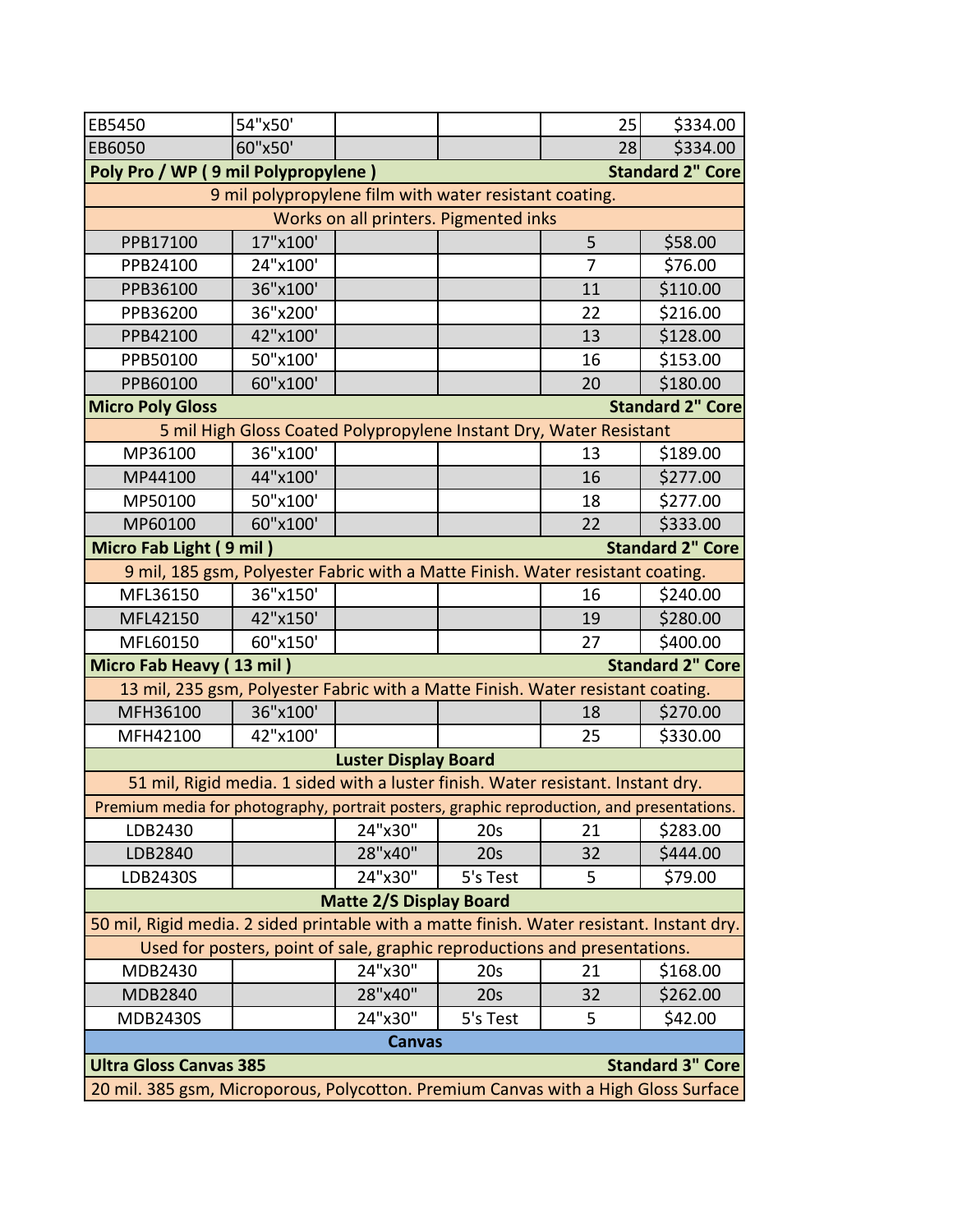| for all Aqueous Printers. Instant Dry, Water Resistant Coating.                        |          |                         |                                                                       |    |                           |  |
|----------------------------------------------------------------------------------------|----------|-------------------------|-----------------------------------------------------------------------|----|---------------------------|--|
| <b>UGC1749</b>                                                                         | 17"x49'  |                         |                                                                       | 6  | \$151.00                  |  |
| <b>UCG2449</b>                                                                         | 24"x49'  |                         |                                                                       | 9  | \$208.00                  |  |
| <b>UGC3649</b>                                                                         | 36"x49'  |                         |                                                                       | 13 | \$300.00                  |  |
| <b>UGC4249</b>                                                                         | 42"x49'  |                         |                                                                       | 15 | \$369.00                  |  |
| <b>UGC4449</b>                                                                         | 44"x49'  |                         |                                                                       | 16 | \$369.00                  |  |
| <b>UGC6049</b>                                                                         | 60"x49'  |                         |                                                                       | 22 | \$494.00                  |  |
| <b>Standard 3" Core</b><br><b>Ultra Matte Canvas 385</b>                               |          |                         |                                                                       |    |                           |  |
| 20 mil. 385 gsm, Microporous, Polycotton. Premium Canvas with a Matte Surface          |          |                         |                                                                       |    |                           |  |
|                                                                                        |          |                         | for all Aqueous Printers. Instant Dry, Water Resistant Coating.       |    |                           |  |
| <b>UMC1749</b>                                                                         | 17"x49'  |                         |                                                                       | 6  | \$133.00                  |  |
| <b>UMC2449</b>                                                                         | 24"x49'  |                         |                                                                       | 9  | \$183.00                  |  |
| <b>UMC3649</b>                                                                         | 36"x49'  |                         |                                                                       | 13 | \$265.00                  |  |
| <b>UMC4449</b>                                                                         | 44"x49'  |                         |                                                                       | 16 | \$326.00                  |  |
| <b>UMC6049</b>                                                                         | 60"x49'  |                         |                                                                       | 22 | \$436.00                  |  |
| <b>Satin Canvas AQ</b>                                                                 |          |                         |                                                                       |    | <b>Standard 2" Core</b>   |  |
|                                                                                        |          |                         | 18 mil High resolution water-resistant satin canvas.                  |    |                           |  |
| <b>SCAQ1750</b>                                                                        | 17"x50'  |                         |                                                                       |    | \$147.00                  |  |
| <b>SCAQ2450</b>                                                                        | 24"x50'  |                         |                                                                       |    | \$205.00                  |  |
| <b>SCAQ3650</b>                                                                        | 36"x50'  |                         |                                                                       |    | \$272.00                  |  |
| <b>SCAQ4450</b>                                                                        | 44"x50'  |                         |                                                                       |    | \$340.00                  |  |
| <b>SCAQ6050</b>                                                                        | 60"x50'  |                         |                                                                       |    | \$426.00                  |  |
|                                                                                        |          | <b>Self Adhesive</b>    |                                                                       |    |                           |  |
| White Vinyl / WP (3.5 mil)                                                             |          |                         | <b>Standard 2" Core</b>                                               |    | <b>Permanent Adhesive</b> |  |
|                                                                                        |          |                         | 3.5 mil, adhesive backed vinyl with a matte surface. Water resistant. |    |                           |  |
|                                                                                        |          |                         | Thermal/piezo printers. Dye or pigmented inks.                        |    |                           |  |
| <b>WPC1750</b>                                                                         | 17"x50'  |                         |                                                                       | 6  | \$115.00                  |  |
| <b>WPC2450</b>                                                                         | 24"x50'  |                         |                                                                       | 8  | \$157.00                  |  |
| <b>WPC3650</b>                                                                         | 36"x50'  |                         |                                                                       | 12 | \$220.00                  |  |
| <b>WPC4250</b>                                                                         | 42"x50'  |                         |                                                                       | 14 | \$258.00                  |  |
| <b>WPC4450</b>                                                                         | 44"x50'  |                         |                                                                       | 15 | \$325.00                  |  |
| <b>WPC5050</b>                                                                         | 50"x50'  |                         |                                                                       | 17 | \$325.00                  |  |
| <b>WPC5450</b>                                                                         | 54"x50'  |                         |                                                                       | 18 | \$390.00                  |  |
| <b>WPC6050</b>                                                                         | 60"x50'  |                         |                                                                       | 21 | \$390.00                  |  |
| <b>WPC8511</b>                                                                         |          | $8-1/2$ "x11"           | 25s                                                                   |    | \$57.00                   |  |
| <b>WPC1623</b>                                                                         |          | 16.5"x23.4"             | 50s                                                                   |    | \$321.00                  |  |
| Micro Poly w/ Adhesive                                                                 |          | <b>Standard 3" Core</b> |                                                                       |    | <b>Permanent Adhesive</b> |  |
| 8.5 mil, High Gloss, Instant dry, water resistant, microporous. Works on all printers. |          |                         |                                                                       |    |                           |  |
| MPGA17100                                                                              | 17"x100' |                         |                                                                       | 9  | \$168.00                  |  |
| <b>MPGA24100</b>                                                                       | 24"x100' |                         |                                                                       | 13 | \$224.00                  |  |
| MPGA36100                                                                              | 36"x100' |                         |                                                                       | 19 | \$293.00                  |  |
| MPGA44100                                                                              | 44"x100' |                         |                                                                       | 23 | \$382.00                  |  |